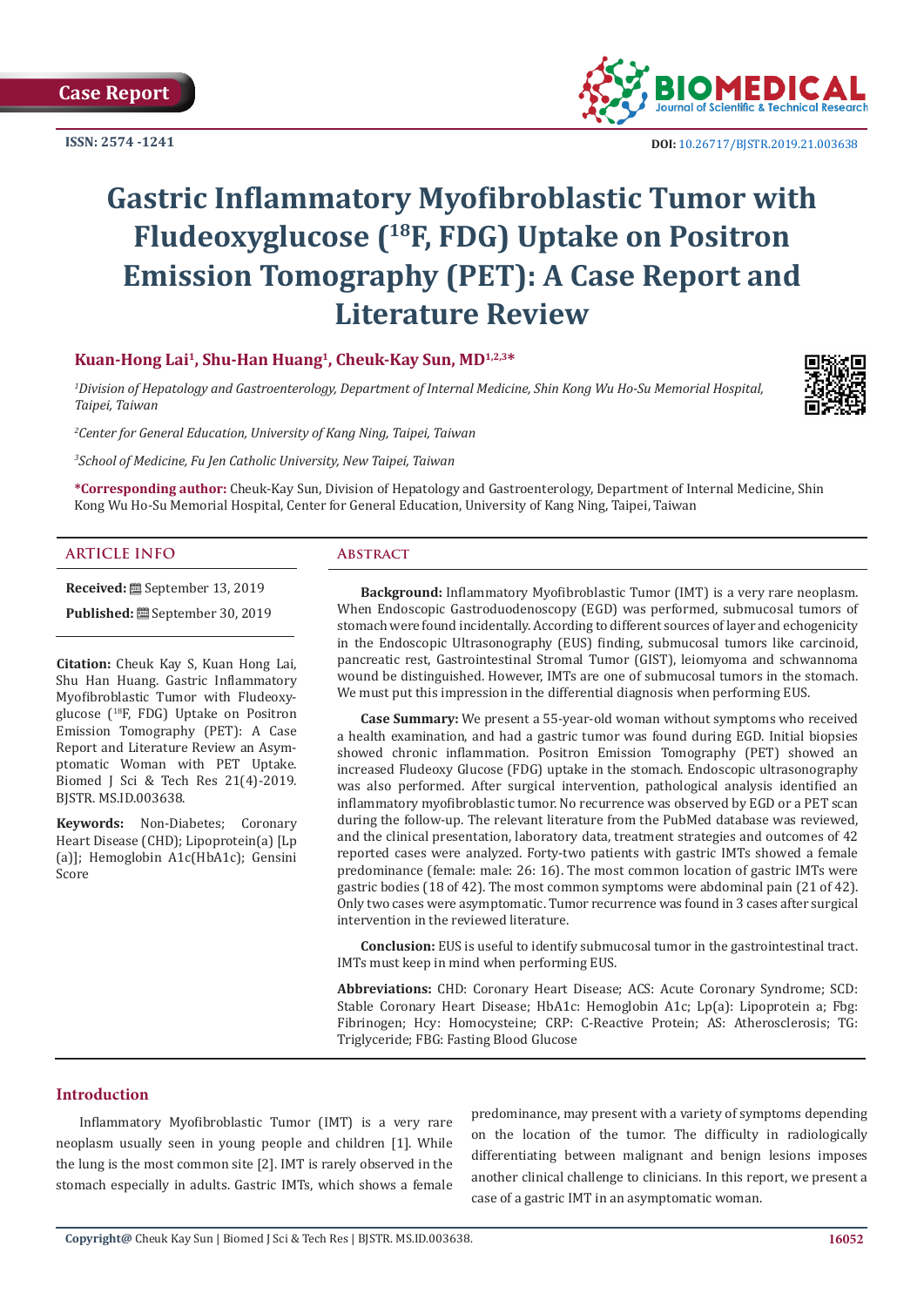# **Case Presentation**

# **Brief history**

A 55-year-old woman without known systemic disease underwent a physical check-up in May 2014. Basic laboratory studies gave normal values (Hb: 12.3gm/dL, WBC: 7100/μL, INR: 1.09). Besides, liver and renal functions as well as levels of tumor markers including CEA, CA199, alpha-fetoprotein were within normal limits. There were no abdominal discomfort, no nausea or vomiting, no weight loss or other discomfort recently. No hypertension or diabetes mellitus were found in her family history. She was allergy to pyrine. No surgical history was found. On the other hand, PET scan showed increased Fludeoxy Glucose (FDG) uptake over the greater curvature of the stomach (Figure 1). Endoscopic gastroduodenoscopy revealed a reddish tumor with central depression about 1cm over the greater curvature of midbody (Figures 2a & 2b). Endoscopic ultrasound study demonstrated focal thickening of muscular layer with loss of layering over the first, second and third layers (Figure 3) for which biopsy was taken. Pathologic analysis showed chronic inflammation with infiltration of lympho-plasma cells. The initial impression was Gastrointestinal Stromal Tumor (GIST) or leiomyoma. After discussion with the pathologist, IMT was diagnosed. We discussed with patient about treatment for this tumor. The patient agreed to receive therapeutic endoscopy for tumor resection. After a futile attempt of local endoscopic resection due to technical problem, surgical intervention of subtotal gastrectomy with gastroduodenostomy was performed (Figure 4). After stabilization of general condition, the patient was discharged with regular follow-ups at the outpatient clinic. There was no evidence of tumor recurrence after following the patient for 24 months by endoscopic gastroduodenoscopy and PET scan. No adverse and unanticipated events were found during follow-up.



**Figure 1:** 1.21cm nodule (max SUV: 6.21, delayed SUV: 12.05) with increased FDG uptake was found above the greater curvature of the stomach. SUV: standard uptake value.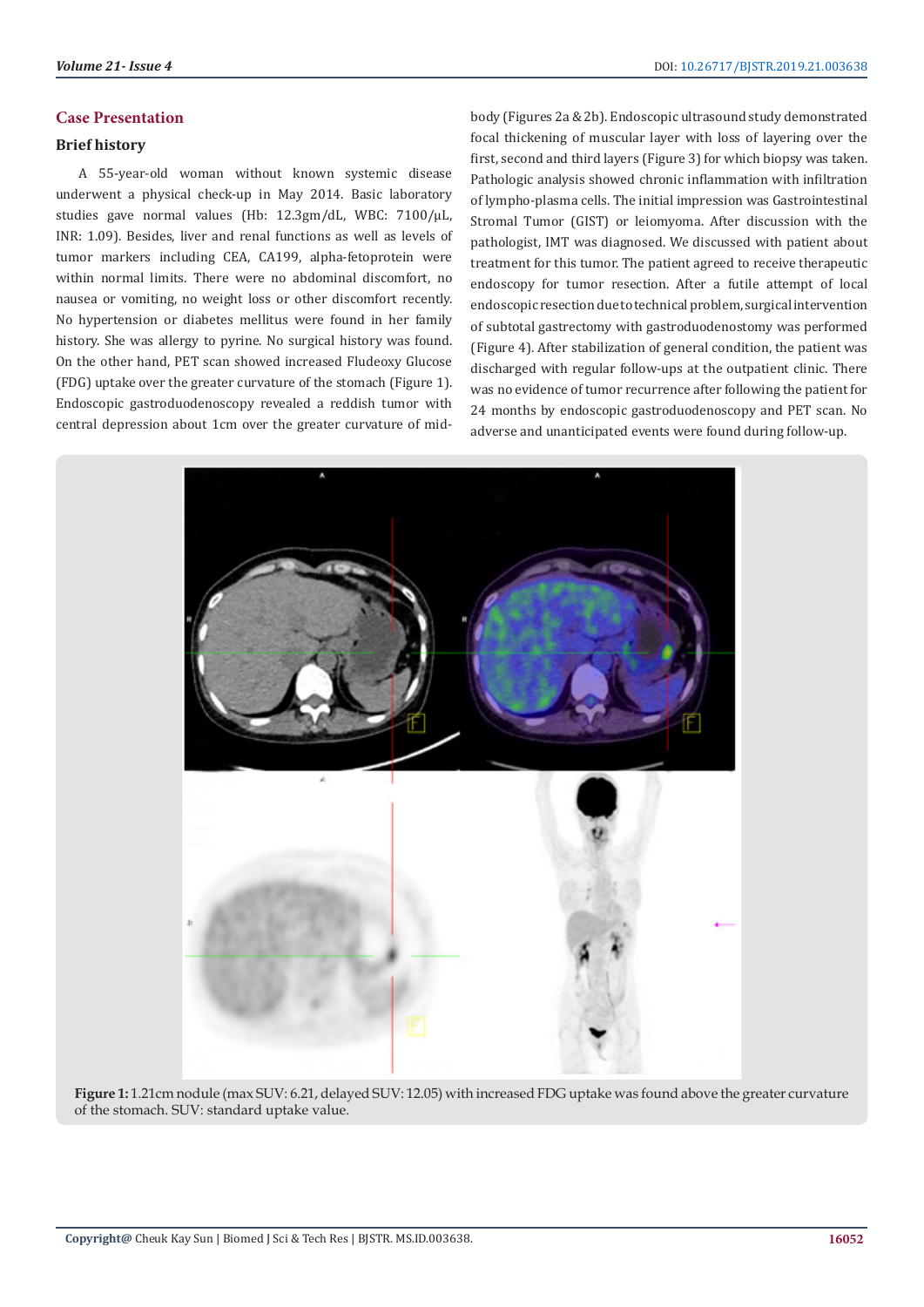

**Figure 2:** Tumor features by endoscopic gastroduodenoscopy. A: A 1 cm mass was found above the greater curvature of the mid-body (white light view). B: It is suspected to be a submucosal tumor in the Narrow Band Imaging (NBI) view.



Figure 3: Submucosal tumor, up to 1cm in size, with focal thickening of the muscular layer and loss of layering over the 1<sup>st</sup>, 2<sup>nd</sup> and 3rd layers observed by endoscopic ultrasound (EUS).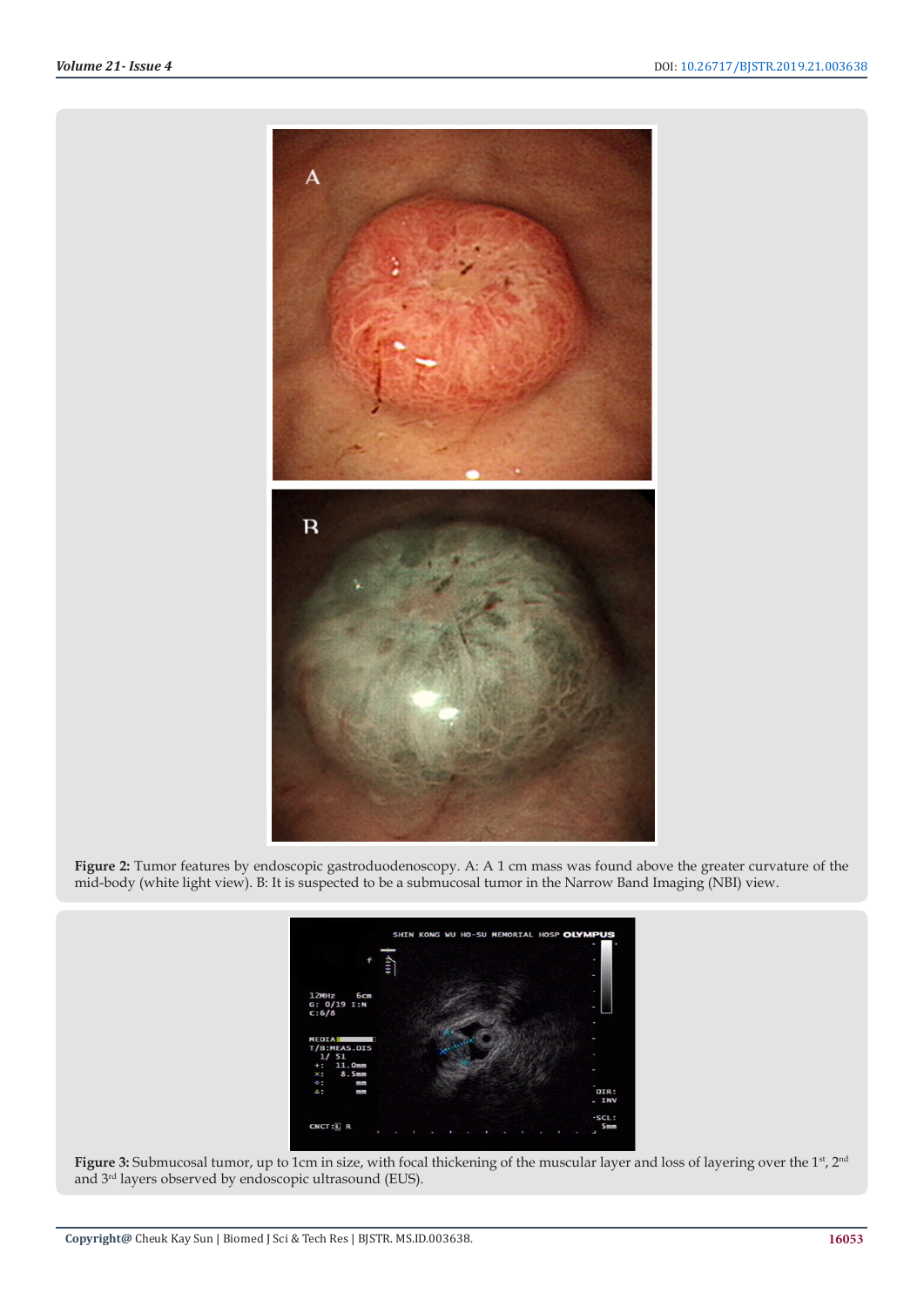

**Figure 4:** Frontal view of the tumor (white arrows).

# **Pathology**

Microscopically, the tumor was mainly located at the submucosa with an infiltrating border. The overlying mucosa was ulcerated. The tumor was composed of bland-looking myofibroblasts and

lympho-plasma cells within a fibrotic and collagenized stroma (Figure 5a). No abnormal mitotic figure or tumor necrosis was found. Immunohistochemical staining showed CD68-positive but ALK-negative myofibroblasts (Figure 5b). The diagnosis of an ALKnegative inflammatory myofibroblast tumor was made.



**Figure 5:** A: Features of the IMT by microscopy. A: The tumor is composed of bland looking myofibroblasts and lymphoplasma cells within a fibrotic and collagenized stroma. B: ALK staining was negative.

# **Final Diagnosis**

The final diagnosis was IMT which was origin from Muscularis propria layer.

# **Outcome and Follow-up**

After stabilization to general conditions, the patient was discharged with regular follow-ups at the outpatient clinic. There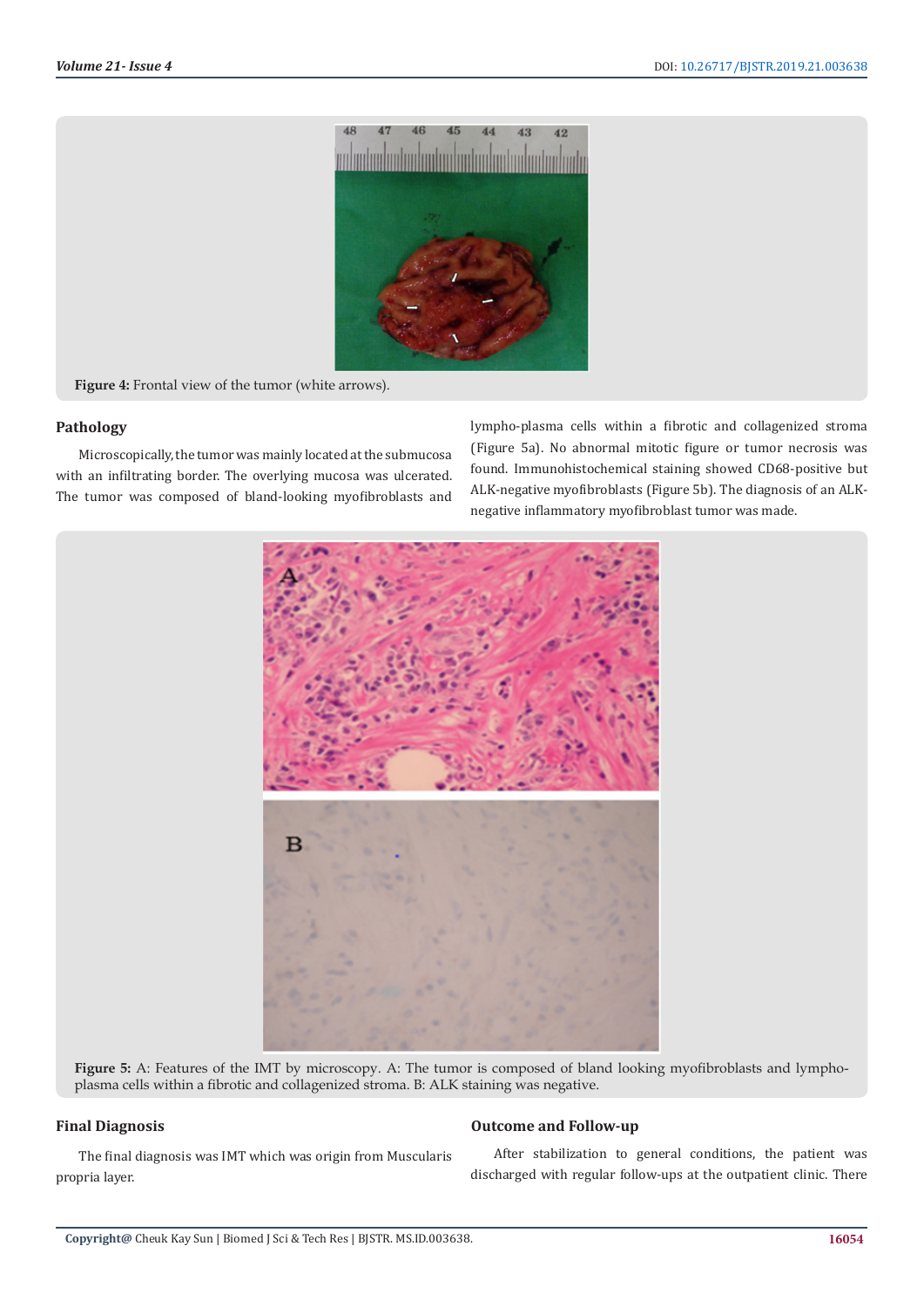was no evidence of tumor recurrence after following the patient for 24 months by endoscopic gastroduodenoscopy and PET scan. No adverse and unanticipated events were found during follow-up.

# **Discussion**

# **Background Review**

Inflammatory Myofibroblastic Tumor (IMT), also known as inflammatory pseudotumor, is rare [3]. IMT is usually seen in children and young adults with a slight male predominance (male: female, 1.4: 1) [4,5]. Gastric IMT, which has been found to show a female predominance (male: female = 1: 4) [6,7], is even rarer. Although the lung is most commonly affected, IMT has been reported to involve other organs such as the liver, pancreas, spleen, lymph node, breast, kidney, bladder, orbits, and central nervous system [8]. It has been hypothesized that IMT is associated with uncontrolled inflammation from Epstein-Barr virus, human herpesvirus-8, E. coli, H. pylori, or cytomegalovirus infections as well as gastroesophageal reflux disease [9]. Moreover, recent studies imply that some IMTs are related to IgG4 [10]. Although IMT may be asymptomatic, symptoms related to its location might be observed [5]. IMT has been reported to be associated with fever, malaise, weight loss, anemia, and thrombocytosis but can also be asymptomatic [5], depending on the location of the tumor in the stomach [11]. Gastric IMT may also spread to adjacent organs and cause various symptoms, which usually subside after tumor resection.

# **Literature Review**

All of the English literature in the PubMed database from January 1989 to December 2017 was searched using the key words "Positron emission tomography", "Gastric inflammatory myofibroblastic tumor", and "Inflammatory pseudotumor". The demographic (i.e., age and gender) and clinical manifestations,

laboratory findings, locations and sizes of tumor, pathological features of biopsied specimens, treatment strategies and follow-ups of the reported patients were reviewed. Non-English literature and reports on patients younger than 18 years of age were excluded. All statistical analyses were performed using commercially available SPSS software (version 15.0 for Windows; SPSS, Chicago, IL, Unites States). Data are expressed as the mean  $\pm$  SD. The results are summarized in Table 1.

# **Patient Demography and Clinical Characteristics of Gastric Imts**

A review of the patient demography, clinical manifestations, tumor characteristics, and treatments of 42 previously reported cases of gastric IMTs (Table 1) showed a female predominance (female: male,  $26: 16$ ) and a mean age of  $29.83\pm21.61$  years (ranging from 4 months – 80 years old). The most common symptoms were abdominal pain, followed by vomiting (or nausea), body weight loss, hematemesis (or melena), fever, dysphagia, dyspepsia (or pyrosis), palpable abdominal mass, poor appetite or anorexia, and fatigue. The symptoms are related to the locations of the tumors. Laboratory studies revealed that anemia was the most common anomaly in these patients (22 out of 33). Other abnormalities included elevated Erythrocyte Sedimentation Rate (ESR), leukocytosis, elevated IgA, impaired liver function, elevated LDH, and elevated neuron-specific enolase. The most common location of tumors during endoscopic examinations was the gastric body (42.9%) (18 of 42). Other reported locations of gastric IMTs included the antrum, cardia, gastroesophageal junction, angle, and site of gastrojejunostomy. Chronic inflammation or inflammatory cells (5 of 13) was the most common finding upon pathological examination of biopsied specimens among the reviewed literature in which a biopsy was performed. (Table 2), possibly due to the subepithelial location of the tumor.

**Table 1:** Summary of the demographics and clinical characteristics of reported inflammatory myofibroblastic tumor (IMT) cases.

| <b>Authors</b>              | Age<br>$\frac{1}{2}$ (years) /<br><b>Sex</b> | <b>Manifestations</b>              | Laboratory<br>data | Location                     | Size (cm)                         | Pathological<br>features<br>(Biopsies)                                       | <b>Treatment</b>                            | <b>Follow-up</b>                             |
|-----------------------------|----------------------------------------------|------------------------------------|--------------------|------------------------------|-----------------------------------|------------------------------------------------------------------------------|---------------------------------------------|----------------------------------------------|
| This patient                | 55/F                                         | No symptoms                        | Normal             | GC side of middle<br>body    | $\mathbf{1}$                      | Chronic<br>inflammation                                                      | Surgical<br>resection                       | No recurrence<br>in 24 months<br>by PET scan |
| Chow et al.<br>$[12]$       | 27/M                                         | Retrosternal pain<br>and dysphagia | Normal             | Gastroesophageal<br>junction | $7.0 \times 4.0$                  | Chronic<br>inflammation                                                      | Surgical<br>resection                       | No recurrence<br>in 18 months<br>by CT scan  |
| Lee et al. $[13]$           | 42/F                                         | Epigastralgia and<br>melena        | Anemia             | AW of lower<br>gastric body  | 5.5                               | <b>NA</b>                                                                    | Surgical<br>resection                       | <b>NA</b>                                    |
| Fong et al.<br>$[14]$       | 56/M                                         | Epigastralgia                      | Normal             | PW of the gastric<br>body    | $10.0 \times 6.0$<br>$\times$ 9.0 | NA                                                                           | Surgical<br>resection                       | NA                                           |
| Al Hatlani et<br>al. $[15]$ | 11/F                                         | Weight loss,<br>fatigue            | Anemia             | LC of the stomach            | 4.7 x 3.8 x<br>3.5                | NA                                                                           | Surgical<br>resection                       | No recurrence<br>in 18 months                |
| Shah et al.<br>[16]         | 80/F                                         | Epigastric<br>discomfort           | Anemia             | Prepyloric region            | 1.5                               | Erosive<br>chronic<br>gastritis<br>and reactive<br>epithelial-cell<br>atypia | Endoscopic<br>mucosal<br>resection<br>(EMR) | NA                                           |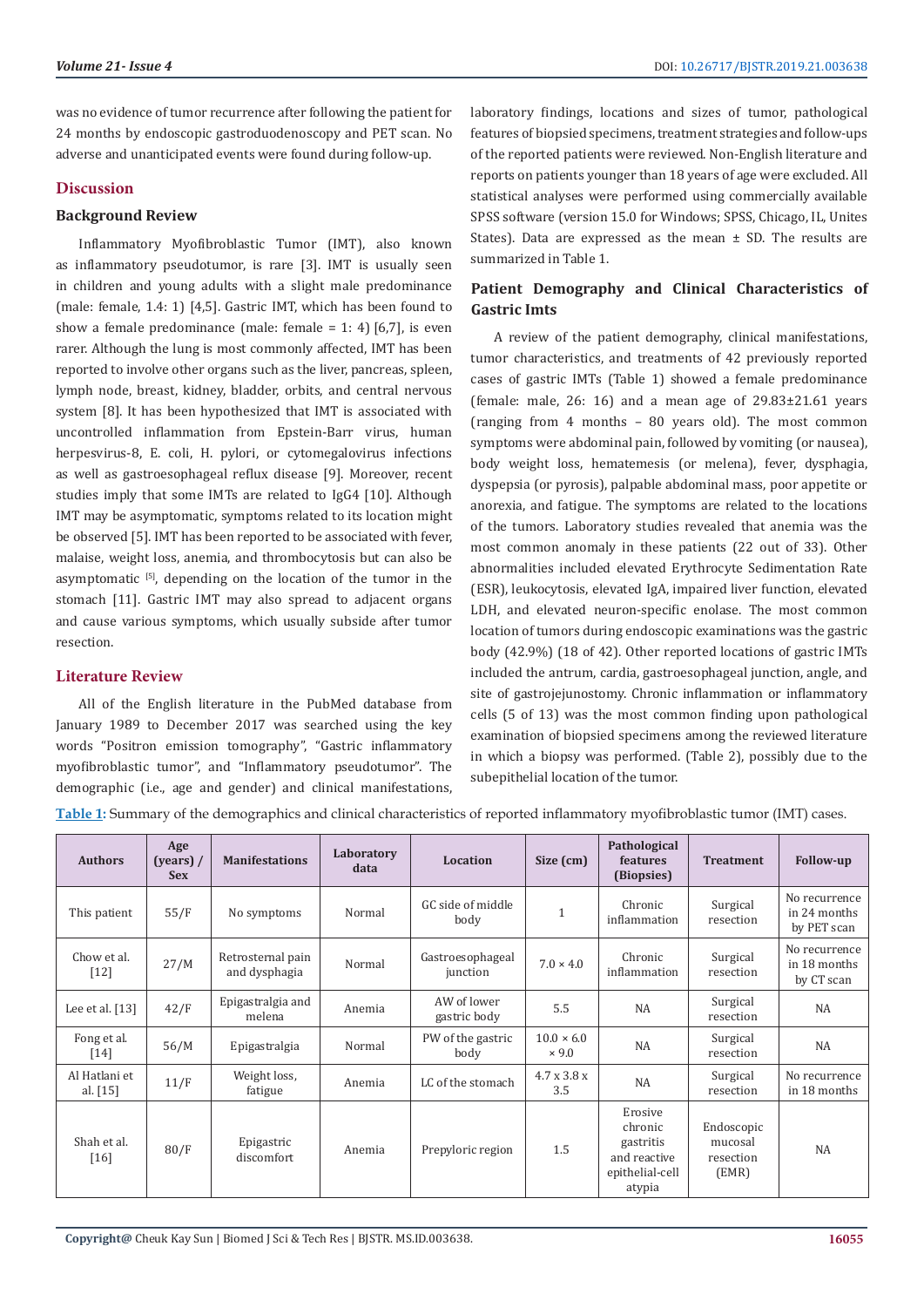| Qiu et al. [17]                       | 61/F      | High fever with<br>abdominal pain                 | Anemia                                                              | LC of the antrum                                           | $3.0 \times 3.0$                   | Inflammatory<br>gastric<br>mucosa                                         | Surgical<br>resection | No recurrence<br>in 3 months                                           |
|---------------------------------------|-----------|---------------------------------------------------|---------------------------------------------------------------------|------------------------------------------------------------|------------------------------------|---------------------------------------------------------------------------|-----------------------|------------------------------------------------------------------------|
| Jain et al. $[18]$                    | 35/F      | Fever with<br>abdominal pain                      | Anemia                                                              | GC of gastric body,<br>and abutting the<br>pancreas        | $11.0 \times 8.0$<br>x 7.0         | <b>NA</b>                                                                 | Surgical<br>resection | NA                                                                     |
| Park et al. [19]                      | 55/F      | Abdominal pain                                    | Anemia,<br>elevated ESR                                             | LUQ mass and<br>attached to GC of<br>the stomach           | $8.5 \times 7.1$<br>$\times$ 3.6   | <b>NA</b>                                                                 | Surgical<br>resection | No recurrence<br>when follow-<br>up                                    |
| Arslan et al.<br>$[20]$               | 65/F      | Dyspepsia,<br>epigastralgia                       | <b>NA</b>                                                           | Antrum                                                     | $7.5 \times 10.0$<br>$\times$ 11.0 | NA                                                                        | Surgical<br>resection | No recurrence<br>in 37 months                                          |
| Bjelovic et al.<br>$[21]$             | 43/F      | Epigastralgia,<br>nausea and<br>pyrosis           | <b>NA</b>                                                           | LC side near angle                                         | $2.5 \times 1.7$                   | Unclear<br>hypercellular<br>proliferation<br>and<br>inflammatory<br>cells | Surgical<br>resection | No recurrence<br>in 24 months                                          |
| Kojimahara et<br>al. [22]             | 19/F      | Vomiting and<br>weight loss                       | NA                                                                  | Beneath the<br>cardiac region                              | 9                                  | NA                                                                        | Surgical<br>resection | No recurrence<br>in 30 months                                          |
| Kim et al. $[6]$                      | 26/M      | Abdominal mass                                    | Normal                                                              | From lower<br>Esophagus to<br>gastric body                 | 8                                  | NA                                                                        | Surgical<br>resection | $F/u$ 5<br>weeks with<br>recurrence<br>in the<br>rectovesical<br>pouch |
| Leon et al.<br>$[23]$                 | 50/F      | Vomiting and<br>weight loss                       | Normal                                                              | Near<br>Gastrojejunostomy                                  | $\overline{7}$                     | Necrotic<br>granulation<br>tissue                                         | Surgical<br>resection | No recurrence<br>in 24 months                                          |
| Albayrak et al.<br>$\lceil 24 \rceil$ | 56/M      | hematemesis and<br>melena                         | Anemia,<br>leukocytosis                                             | From the cardia<br>and extending<br>towards the<br>pylorus | 6                                  | Normal<br>mucosa                                                          | Surgical<br>resection | No recurrence<br>in 8 months                                           |
| Ribeiro et al.<br>$[25]$              | 37/F      | Weight loss                                       | Anemia                                                              | PW of lower<br>gastric body                                | $9.0 \times 7.0 \times$<br>6.0     | <b>NA</b>                                                                 | Surgical<br>resection | No recurrence<br>in 5 months                                           |
| Hirschburger<br>et al. [26]           | 8mon/F    | Vomiting                                          | Normal                                                              | Bursa omentalis<br>close to the gastric<br>antrum          | $8.0 \times 6.0 \times$<br>7.0     | NA                                                                        | Surgical<br>resection | No recurrence<br>in 36 months                                          |
| Cho et al. [27]                       | 2/M       | Fever, poor<br>appetite                           | Anemia                                                              | GC of fundus                                               | $9.0 \times 7.0 \times$<br>6.0     | Spindle cells<br>and some<br>atypical cells<br>with a high<br>N/C ratio   | Surgical<br>resection | No recurrence<br>in 3 months                                           |
| Riedel et al.<br>$[28]$               | $4$ mon/F | Hematemesis                                       | Anemia                                                              | From gastric cardia<br>to gastric wall and<br>spleen       | 4                                  | NA                                                                        | Surgical<br>resection | No recurrence<br>in 24 months                                          |
| Marves et al.<br>$[29]$               | 5/F       | Melena                                            | Anemia,<br>Elevated IgA                                             | Gastric fundus                                             | $6.0 \times 8.0$                   | NA                                                                        | Surgical<br>resection | No recurrence<br>in 48 months                                          |
| Marves et al.<br>$[29]$               | 18mon/F   | Fever and weight<br>loss with LUQ<br>mass         | Anemia                                                              | Mass adherent to<br>GC of stomach                          | NA                                 | NA                                                                        | Surgical<br>resection | No recurrence<br>in 11 months                                          |
| Taratuta et al.<br>$[30]$             | 5/F       | Anorexia and<br>vomiting                          | Leukocytosis,<br>Anemia,<br>Elevated ESR,<br>liver function,<br>LDH | From LC of<br>stomach to<br>omentum                        | $7.0 \times 6.0 \times$<br>5.0     | <b>NA</b>                                                                 | Surgical<br>resection | No recurrence<br>in 4 months                                           |
| Kim et al. [31]                       | 5/F       | Vomiting and<br>weight loss                       | Normal                                                              | From GE junction<br>to LC of stomach                       | NA                                 | NA                                                                        | Surgical<br>resection | No recurrence<br>in 8 months                                           |
| Hoseini-Azar<br>et al. [32]           | 18/M      | Nausea, weight<br>loss, epigastric<br>pain, fever | Anemia                                                              | From fundus with<br>extension to the<br>GC side            | 10                                 | NA                                                                        | Surgical<br>resection | No recurrence<br>in 9 months                                           |
| Chen et al.<br>$[33]$                 | 50/F      | Abdominal<br>distension                           | Anemia                                                              | From the GC of<br>stomach to upper<br>spleen               | 22.0 x 13.0<br>x 8.5               | <b>NA</b>                                                                 | Surgical<br>resection | No recurrence<br>in 4 months                                           |
| Fragoso et al.<br>$[34]$              | 10/F      | Gastrointestinal<br>bleeding                      | Anemia                                                              | Prepyloric region                                          | 3                                  | NA                                                                        | Surgical<br>resection | No recurrence<br>in 15 years                                           |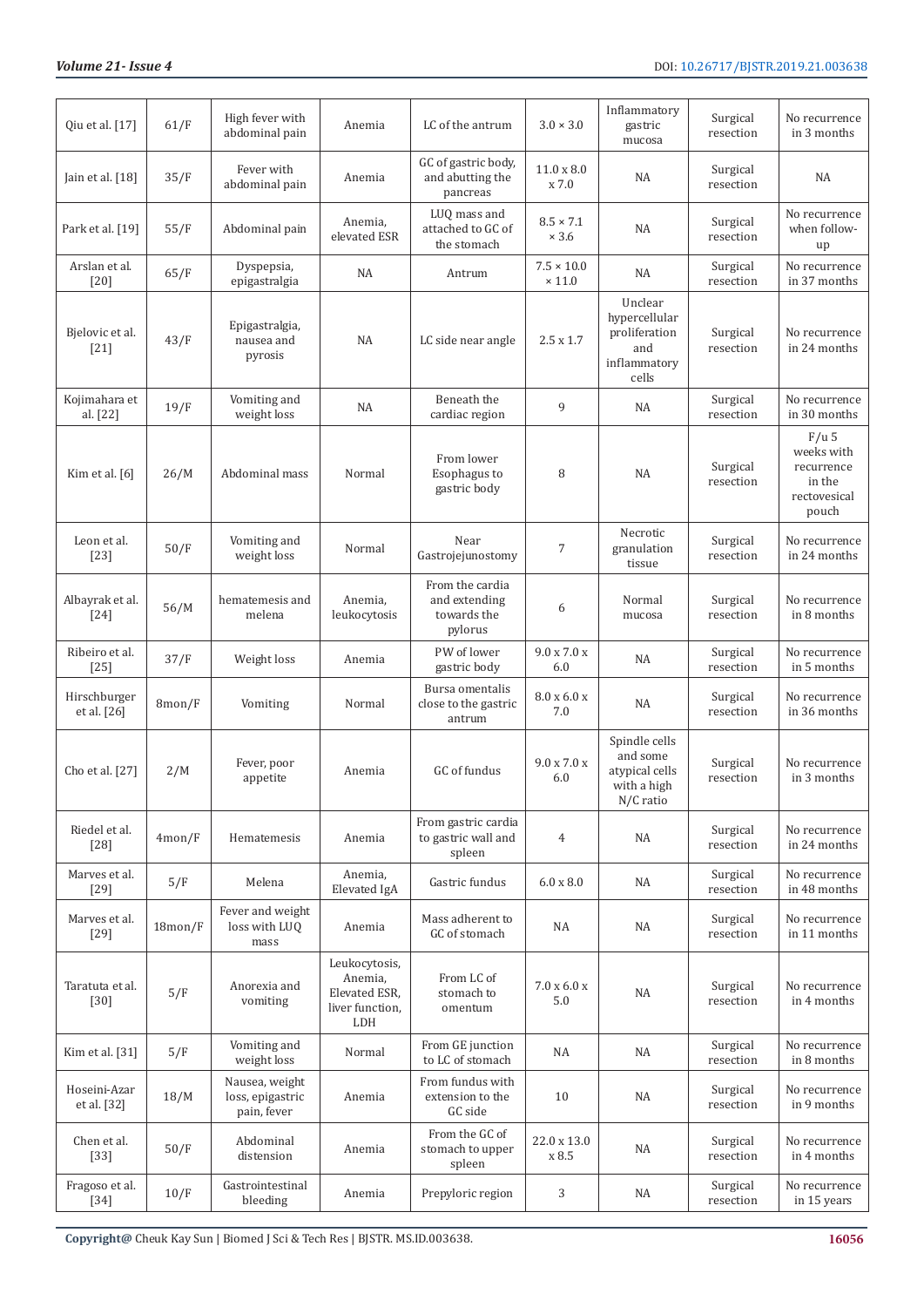| Fan et al. [35]          | 37/M | Abdominal pain                                       | Elevated<br>neuron-<br>specific<br>enolase | Gastric antrum<br>along the LC side                 | $4.5 \times 3.5$                 | NA                                              | Surgical<br>resection                                                                   | No recurrence<br>in 6 months                                    |
|--------------------------|------|------------------------------------------------------|--------------------------------------------|-----------------------------------------------------|----------------------------------|-------------------------------------------------|-----------------------------------------------------------------------------------------|-----------------------------------------------------------------|
| Shin et al. [36]         | 16/F | Abdominal pain                                       | Normal                                     | Distal body of the<br>stomach                       | $4.0 \times 3.5$<br>$\times 2.5$ | <b>NA</b>                                       | Surgical<br>resection                                                                   | No recurrence<br>in 3 years                                     |
| Ning et al. [37]         | 50/F | Epigastric pain                                      | Normal                                     | Gastric antrum                                      | 3                                | <b>NA</b>                                       | Endoscopic<br>submucosal<br>dissection<br>(ESD)                                         | No recurrence<br>in 2 years                                     |
| Jumanne et al.<br>$[38]$ | 9/F  | Fever, weight loss,<br>hematemesis,<br>melena        | Anemia                                     | GC of the stomach<br>infiltrating to the<br>spleen  | $8.0 \times 10.0$                | NA                                              | Surgical<br>resection                                                                   | No recurrence<br>in 6 months                                    |
| Lazure et al.<br>$[7]$   | 12/M | Abdominal pain,<br>weight loss                       | Anemia,<br>elevated ESR                    | PW of the gastric<br>body to spleen                 | 8                                | Suspect IMT                                     | Surgical<br>resection                                                                   | No recurrence<br>in 4 years                                     |
| Lazure et al.<br>$[7]$   | 11/M | Scapular pain                                        | Anemia                                     | Stomach to<br>esophagus and left<br>pulmonary hilum | 12                               | Suspect IMT                                     | Surgical<br>resection +<br>chemotherapy                                                 | Recurrence<br>and died 11<br>months after<br>diagnosis          |
| Jadhav et al.<br>$[39]$  | 18/M | Poor appetite,<br>weight loss                        | Anemia,<br>elevated ESR                    | LC of the stomach                                   | $9.0 \times 9.0$<br>$\times 7.0$ | Suspect GIST<br>or leiomyoma                    | Surgical<br>resection                                                                   | No recurrence<br>in 5 years                                     |
| Kim et al. [40]          | 28/M | Hematemesis                                          | Anemia                                     | PW of the fundus                                    | 3.6                              | Spindle cell-<br>type lesion                    | Surgical<br>resection                                                                   | No recurrence<br>in 18 months                                   |
| Noh et al. [41]          | 58/F | No symptoms                                          | Normal                                     | PW near the high<br>gastric body                    | $2.5 \times 2.2$<br>$\times 1.5$ | A type-<br>undetermined<br>mesenchymal<br>tumor | Surgical<br>resection                                                                   | No recurrence<br>in 3 months                                    |
| Shi et al. [42]          | 36/M | Abdominal pain,<br>abdominal mass                    | NA                                         | LC of gastric<br>antrum                             | 4.5                              | NA                                              | Surgical<br>resection                                                                   | No recurrence<br>in 5 years                                     |
| Shi et al. [42]          | 42/M | Abdominal pain,<br>hematemesis and<br>abdominal mass | NA                                         | GC of gastric body                                  | 8                                | <b>NA</b>                                       | Surgical<br>resection<br><i><u>frecurrence</u></i><br>and received<br>2nd<br>operation) | No recurrence<br>after received<br>2nd operation<br>for 2 years |
| Shi et al. [42]          | 40/M | Abdominal mass                                       | NA                                         | AW of gastric body                                  | 6.3                              | NA                                              | Surgical<br>resection                                                                   | No recurrence<br>in 3.3 years                                   |
| Shi et al. [42]          | 45/M | Abdominal pain<br>and abdominal<br>mass              | NA                                         | Gastric angle                                       | 5.5                              | NA                                              | Surgical<br>resection                                                                   | No recurrence<br>in 2.6 years                                   |
| Shi et al. [42]          | 40/F | Abdominal pain<br>and abdominal<br>mass              | NA                                         | PW of gastric body                                  | 5.8                              | NA                                              | Surgical<br>resection                                                                   | No recurrence<br>in 4 years                                     |
| Katakwar et<br>al. [43]  | 45/M | Weight loss and<br>epigastric pain                   | Anemia                                     | PW of gastric body                                  | $5.7 \times 4.7$                 | NA                                              | Surgical<br>resection                                                                   | No recurrence<br>when follow-<br>up                             |
| Lee et al. $[44]$        | 5/F  | Epigastric<br>discomfort and<br>vomiting             | NA                                         | Gastric fundus and<br>body                          | $4.0 \times 3.0$                 | NA                                              | Surgical<br>resection                                                                   | No recurrence<br>when follow-<br>up                             |

**Table 2:** Summarized clinicopathological features from the reviewed literature.

| <b>Parameter</b>                 | Distribution of patients           |  |  |
|----------------------------------|------------------------------------|--|--|
|                                  | $4$ months $-80$ years             |  |  |
| Age                              | $mean \pm SD$ : 29.83 $\pm$ 21.61) |  |  |
| Female: Male                     | 26:16                              |  |  |
| Symptoms                         | $n(\%)$                            |  |  |
| Abdominal pain and epigastralgia | 21(50)                             |  |  |
| Weight loss                      | 11(26.19)                          |  |  |
| Hematemesis and melena           | 10(23.80)                          |  |  |
| Nausea and vomiting              | 8(19.04)                           |  |  |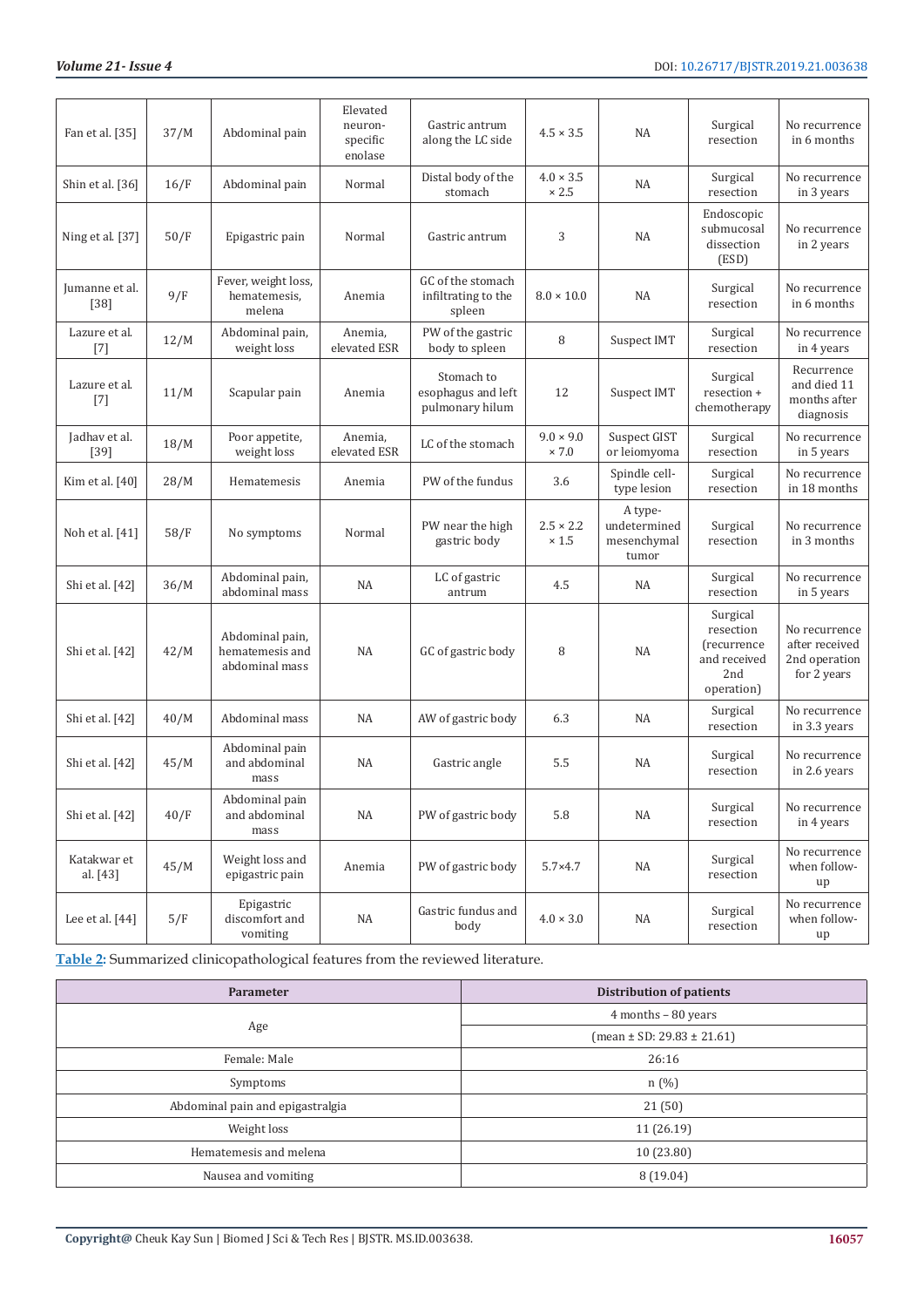| Abdominal mass                                              | 7(16.66)                 |  |
|-------------------------------------------------------------|--------------------------|--|
| Fever                                                       | 6 (14.28)                |  |
| Poor appetite                                               | 2(4.76)                  |  |
| Dyspepsia and pyrosis                                       | 2(4.76)                  |  |
| No symptoms                                                 | 2(4.76)                  |  |
| Dysphagia                                                   | 1(2.38)                  |  |
| Fatigue                                                     | 1(2.38)                  |  |
| Anorexia                                                    | 1(2.38)                  |  |
| Abdominal distension                                        | 1(2.38)                  |  |
| Scapular pain                                               | 1(2.38)                  |  |
|                                                             | <b>Laboratory Data</b>   |  |
| Anemia                                                      | 22 (66.66)               |  |
| Normal                                                      | 10 (30.30)               |  |
| <b>Elevated ESR</b>                                         | 4(12.12)                 |  |
| Leukocytosis                                                | 2(6.06)                  |  |
| Elevated IgA                                                | 1(3.03)                  |  |
| Impaired liver function                                     | 1(3.03)                  |  |
| Elevated LDH                                                | 1(3.03)                  |  |
| Elevated neuron-specific enolase                            | 1(3.03)                  |  |
| Tumor size: Range                                           | $1.0 - 13.0$             |  |
|                                                             | Location                 |  |
| Body                                                        | 18 (42.85)               |  |
| Antrum                                                      |                          |  |
| LC side of stomach                                          | 6 (14.28)                |  |
|                                                             | 5(11.90)                 |  |
| GC side of stomach                                          | 5(11.90)                 |  |
| Cardia                                                      | 3(7.14)                  |  |
| Gastroesophageal junction                                   | 2(4.76)                  |  |
| Pyloric region                                              | 2(4.76)                  |  |
| Angle                                                       | 1(2.38)                  |  |
| Gastrojejunostomy                                           | 1(2.38)                  |  |
| Stomach to left pulmonary hilum                             | 1(2.38)                  |  |
|                                                             | <b>Biopsied Specimen</b> |  |
| Chronic inflammation, inflammatory cell, reactive gastritis | 5(38.46)                 |  |
| Spindle cell type lesion                                    | 2(15.38)                 |  |
| Suspect IMT                                                 | 2 (15.38)                |  |
| Necrotic granulation tissue                                 | 1(7.69)                  |  |
| Normal mucosa                                               | 1(7.69)                  |  |
| Suspect GIST or leiomyoma                                   | 1(7.69)                  |  |
| Undetermined mesenchymal tumor                              | 1(7.69)                  |  |
|                                                             | Treatment                |  |
| Surgical resection                                          | 39 (92.8)                |  |
| Surgical resection + chemotherapy                           | 1(2.38)                  |  |
| EMR                                                         | 1(2.38)                  |  |
| ESD                                                         | 1(2.38)                  |  |
| Follow-up                                                   | 3 months - 5 years       |  |
| No recurrence                                               | 35 (92.10)               |  |
| Recurrence                                                  | 3 (7.89)                 |  |
|                                                             |                          |  |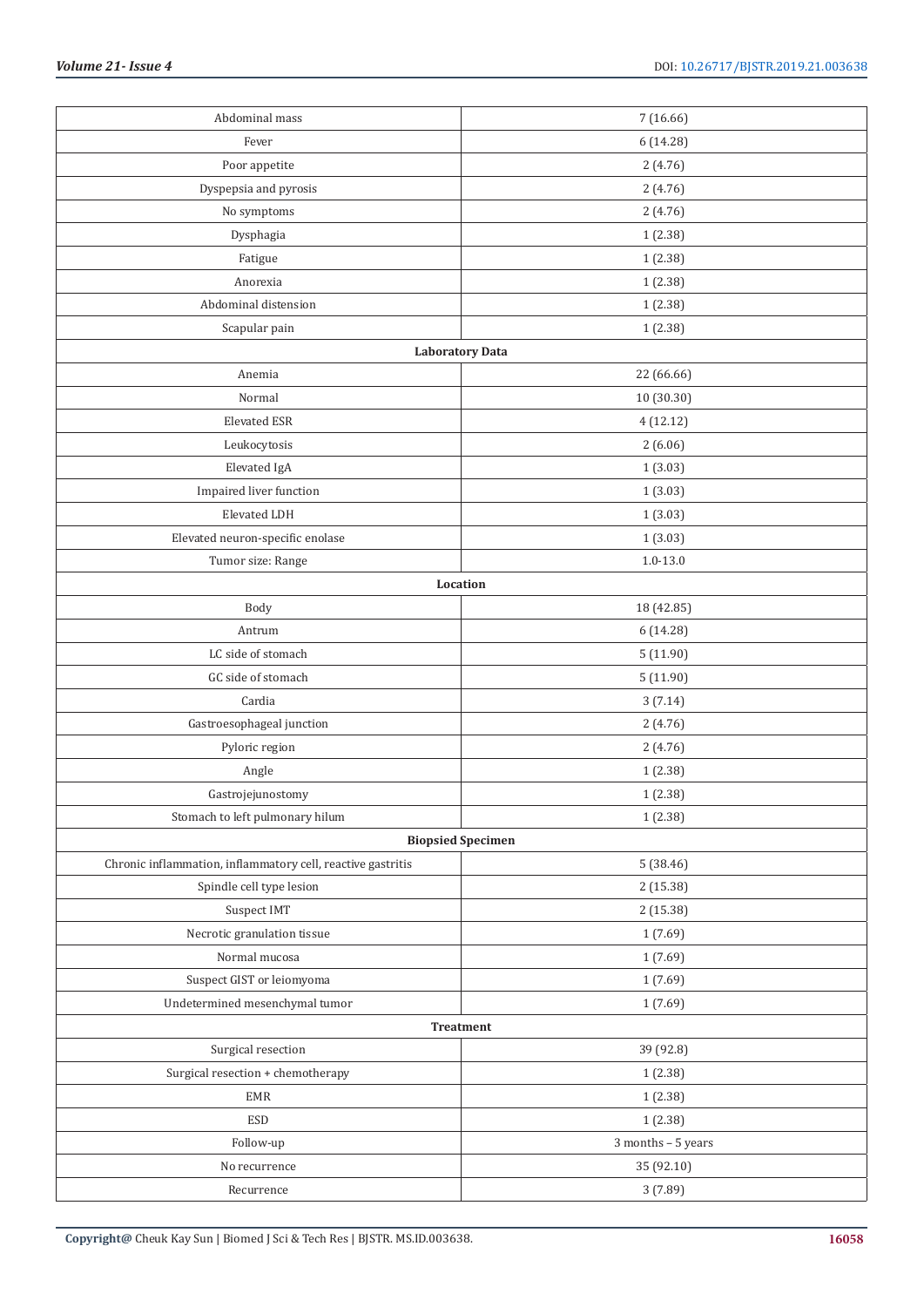The most common treatment for gastric IMT is surgery (40 of 42). The other two patients (2 of 42) were treated by endoscopic submucosal dissection (ESD) and endoscopic mucosal resection (EMR). One surgical patient (1 of 40) was treated by surgical resection plus chemotherapy. The range of follow-up was 3 months to 5 years. Tumor recurrence was found in three patients (3 of 42) with gastric IMT upon follow-up. One of these three patients was treated with surgical resection plus chemotherapy and died after tumor recurrence during follow-up. Tumor recurrence, including carcinomatosis, was found in another patient. The third patient had a 2<sup>nd</sup> surgical resection upon tumor recurrence. There was no recurrence after the 2<sup>nd</sup> operation during follow-up. Additionally, the findings of the female predominance, most common tumor site, and major treatment are compatible with previous studies [1,6,7- 39]. The summarized clinical features are shown in Table 2.

# **Radiological Diagnosis**

There is no radiological sign that serves as a diagnostic basis for gastric IMT [40-45]. Gastric IMTs have been reported to present as heterogeneous, lobar, calcified, cystic lesions on ultrasound and non-enhanced abdominal CT examinations [1], though they may manifest as homogeneous or heterogeneous lesions with central delayed enhancement and peripheral early filling [45,46]. Abdominal CT may help to determine the invasion of gastric IMTs to adjacent organs [6].

# **Endoscopic Diagnosis**

The diagnostic role of Endoscopic Ultrasound (EUS) remains unclear in previous clinical settings. From the reviewed literature, EUS was only performed in a few patients. We identified patients who underwent EUS, and they are summarized in Table 3. Ten patients in the reviewed literature underwent EUS before surgical treatment. The most common feature in the EUS results was a hypoechoic mass (5 of 10). Other features such as a hyperechoic, heterogenous lesion were also reported in the reviewed literature. The most common IMT origin layer is the muscularis propria layer (7 of 10). The submucosal and subepithelial layers were also reported in the literature. The differential diagnosis of submucosal tumors arising from the muscularis propria layer included Gastrointestinal Stromal Tumor (GIST), leiomyoma, and schwannoma. Hypoechoic lesions observed through echogenicity were found in these submucosal tumors. According to the most common EUS results for IMT in the reviewed literature, IMT with a hypoechoic lesion arising from the muscularis propria layer might cause a differential diagnosis. To our best knowledge, this is the first article to discuss the features of IMT by EUS.

**Table 3:** Summarized EUS finding.

| Author       | <b>EUS Finding</b>         |                             |  |  |
|--------------|----------------------------|-----------------------------|--|--|
|              | <b>Features</b>            | Origin of Laver             |  |  |
| This patient | Focal thickening<br>lesion | Muscularis propria<br>layer |  |  |

| Fong et al. $[14]$          | Multicystic lesion                        | NA (origin from<br>stomach)              |
|-----------------------------|-------------------------------------------|------------------------------------------|
| Shah et al. [16]            | Hypoechoic lesion                         | Submucosal layer                         |
| Qiu et al. [17]             | Hypoechoic lesion                         | Muscularis propria<br>laver              |
| Bjelovic et al. [21]        | Hypoechoic lesion                         | Muscularis propria<br>laver              |
| Hoseini-Azar et al.<br>[32] | Non-homogenous<br>mass with calcification | Muscularis propria<br>layer              |
| Fan et al. [35]             | Solid protruding mass                     | Muscularis propria<br>layer              |
| Shin et al. [36]            | Hypoechoic mass                           | Muscularis propria<br>layer in histology |
| Noh et al. [41]             | Heterogeneous and<br>hyperechoic mass     | Subepithelial layer                      |
| Katakwar et al. [43]        | Heterogeneous mass                        | Muscularis propria<br>laver              |

# **PET Diagnosis**

In our patient, the diagnosis was based on positron emission tomography. Dong et al. has previously reported a mean SUVmax of 10.9±5.5 for IMT, ranging from 3.3 to 20.8 [47]. The wide variability, which is believed to be attributed to varying proportions of inflammatory cells in the tumor [47], renders PET suboptimal for differentiating IMTs from other tumors. By contrast, PET appears to be a useful tool for the follow-up of IMT relapse after treatment, which is typically reflected by an elevation of SUVmax. In our case, the SUVmax of the gastric IMT was 6.21. The four factors that have been found to affect the tissue uptake of fluorodeoxyglucose by PET include tumor cellularity, the biological behaviors of tumor cells, the composition and proportion of inflammatory cells, and the degree of inflammatory cell activation [47].

# **Histological Features**

The typical histological features of IMT include myofibroblastic proliferation with lymphoplasmacytic infiltration in myxoid background stroma [48]. IMT is known to have the potential for malignant transformation and metastasis. Recurrence, which is not uncommon for incompletely resected lesions, has been reported to occur in 7% (3 in 38) of patients with a mortality rate of 5% (2 in 38) [49]. Local recurrence of IMT has been shown to be related to the rearrangement of the anaplastic lymphoma kinase (ALK) gene on chromosome 2p23 [4]. Indeed, chromosomal translocations of active ALK gene have been found in almost 50% of IMTs. Previous studies have indicated that ALK gene translocation, which may be associated with a higher recurrence rate, mostly occurs in children and young adults. By contrast, IMTs without an ALK gene translocation are mostly found in older people and are associated with distal metastasis. Moreover, cellular atypia, a ganglion-like cell morphology, aneuploidy, and overexpression of p53 have been reported to be associated with tumor aggressiveness [4,50]. Consistently, our patient showed no evidence of an ALK gene translocation. The positivity of staining for cytokeratin, laminin,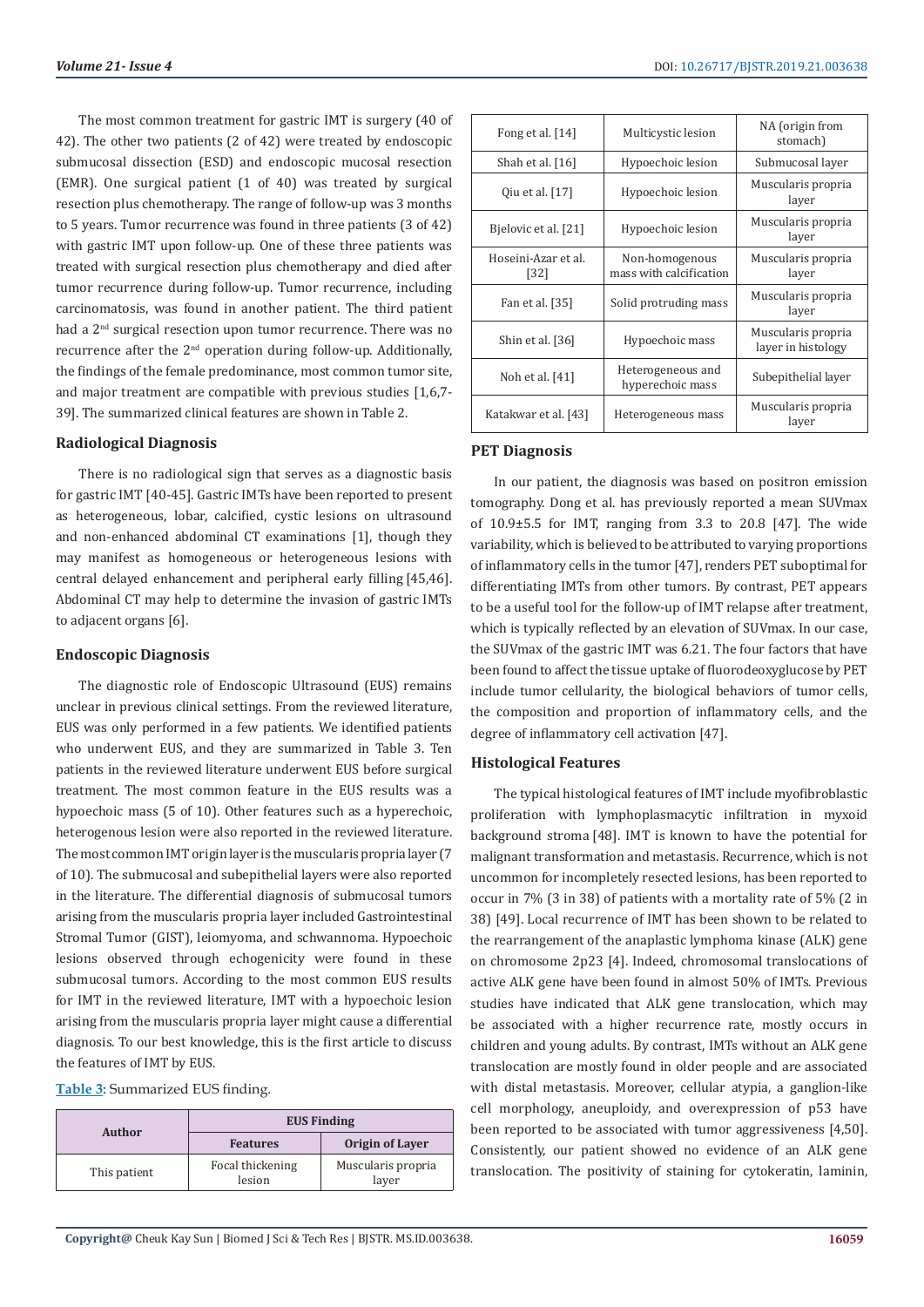calponin, smooth muscle actin (SMA), muscle-specific actin (MSA), fibronectin, and desmin also varies in IMTs and cannot provide reliable diagnostic clues [12].

# **Treatment Strategies and Prognosis**

Complete surgical resection is the most efficient treatment for gastric IMTs. Among the gastric IMT patients, two were treated with endoscopic mucosal resection (EMR) and endoscopic submucosal dissection (ESD), while the rest underwent surgical resection. The indication of EMR or ESD for a particular patient was due to the relatively small size of the tumor together with its favorable location for the endoscopic approach. Incompletely resected IMTs have been reported to have a high one-year local recurrence rate [6,51] with an overall probability of recurrence up to 60%[5,52]. Survival after complete resection is 91% at 5 years and 77% at 10 years [51]. Partial resection may be considered when complete resection is inappropriate for selected patients with severe co-morbidities to whom radiotherapy or chemotherapy (cyclosporine, methotrexate, azathioprine, and cyclophosphamide) may be applied for the relief of symptoms [4,8]. Recent advancements in IMT treatment include the use of an anaplastic lymphoma kinase (ALK) inhibitor, which has been reported in two patients with abdominal and pancreatic IMTs with recurrence after surgical resection, one of whom showed a partial response. The other patient was withdrawn from the trial due to disease progression [53]. The benefit of including an ALK inhibitor as a standard therapeutic agent against IMTs remains to be elucidated.

# **Conclusion**

Albeit uncommon, the diagnosis of gastric IMT should not be ruled out upon encountering asymptomatic gastric tumors during endoscopic examination. Gastric IMT might give rise to a differential diagnosis when hypoechoic lesions arise from the muscularis propria layer by EUS. Although the major treatment for gastric IMT is surgical resection, due to the high recurrence rate for incompletely resected tumors, chemotherapy and radiotherapy may be considered for patients with unresectable lesions for symptom relief. Translocation of the ALK gene may play an important role and may be associated with outcomes. An ALK gene inhibitor might provide new treatment options for IMTs with recurrence in the future.

## **References**

- 1. [Karnak I, Senocak ME, Ciftci AO, Caglar M, Bingol Kologlu M, et al.](https://www.ncbi.nlm.nih.gov/pubmed/?term=10.1053%2Fjpsu.2001.23970)  [\(2001\) Inflammatory myofibroblastic tumor in children: diagnosis and](https://www.ncbi.nlm.nih.gov/pubmed/?term=10.1053%2Fjpsu.2001.23970)  [treatment. J Pediatr Surg 36\(6\): 908-912.](https://www.ncbi.nlm.nih.gov/pubmed/?term=10.1053%2Fjpsu.2001.23970)
- 2. [Hedlund GL, Navoy JF, Galliani CA, Johnson WH \(1999\) Aggressive](https://www.ncbi.nlm.nih.gov/pubmed/?term=10.1007%2Fs002470050553)  [manifestations of inflammatory pulmonary pseudotumor in children.](https://www.ncbi.nlm.nih.gov/pubmed/?term=10.1007%2Fs002470050553)  [Pediatr Radiol 29\(2\): 112-116.](https://www.ncbi.nlm.nih.gov/pubmed/?term=10.1007%2Fs002470050553)
- 3. [Papachristou GI, Wu T, Marsh W, Plevy SE \(2004\) Inflammatory](https://www.ncbi.nlm.nih.gov/pubmed/?term=10.1097%2F00004836-200410000-00020)  [pseudotumor of the liver associated with Crohn's disease. J Clin](https://www.ncbi.nlm.nih.gov/pubmed/?term=10.1097%2F00004836-200410000-00020)  [Gastroenterol 38\(9\): 818-822.](https://www.ncbi.nlm.nih.gov/pubmed/?term=10.1097%2F00004836-200410000-00020)
- 4. [Coffin CM, Hornick JL, Fletcher CD \(2007\) Inflammatory](https://www.ncbi.nlm.nih.gov/pubmed/?term=10.1097%2F01.pas.0000213393.57322.c7)  [myofibroblastic tumor: comparison of clinicopathologic, histologic, and](https://www.ncbi.nlm.nih.gov/pubmed/?term=10.1097%2F01.pas.0000213393.57322.c7)  [immunohistochemical features including ALK expression in atypical and](https://www.ncbi.nlm.nih.gov/pubmed/?term=10.1097%2F01.pas.0000213393.57322.c7)  [aggressive cases. Am J Surg Pathol 31\(4\): 509-520.](https://www.ncbi.nlm.nih.gov/pubmed/?term=10.1097%2F01.pas.0000213393.57322.c7)
- 5. [Coffin CM, Watterson J, Priest JR, Dehner LP \(1995\) Extrapulmonary](https://www.ncbi.nlm.nih.gov/pubmed/?term=10.1097%2F00000478-199508000-00001) [inflammatory myofibroblastic tumor \(inflammatory pseudotumor\). A](https://www.ncbi.nlm.nih.gov/pubmed/?term=10.1097%2F00000478-199508000-00001) [clinicopathologic and immunohistochemical study of 84 cases. Am J Surg](https://www.ncbi.nlm.nih.gov/pubmed/?term=10.1097%2F00000478-199508000-00001) [Pathol 19\(8\): 859-872.](https://www.ncbi.nlm.nih.gov/pubmed/?term=10.1097%2F00000478-199508000-00001)
- 6. [Kim KA, Park CM, Lee JH, Cha SH, Park SW, et al. \(2004\) Inflammatory](https://www.ncbi.nlm.nih.gov/pubmed/?term=10.1007%2Fs00261-003-0085-z) [myofibroblastic tumor of the stomach with peritoneal dissemination in](https://www.ncbi.nlm.nih.gov/pubmed/?term=10.1007%2Fs00261-003-0085-z) [a young adult: imaging findings. Abdom Imaging 29\(1\): 9-11.](https://www.ncbi.nlm.nih.gov/pubmed/?term=10.1007%2Fs00261-003-0085-z)
- 7. [Lazure T, Ferlicot S, Gauthier F, Doz F, Couturier J, et al. \(2002\) Gastric](https://www.ncbi.nlm.nih.gov/pubmed/?term=10.1097%2F00005176-200203000-00020) [inflammatory myofibroblastic tumors in children: an unpredictable](https://www.ncbi.nlm.nih.gov/pubmed/?term=10.1097%2F00005176-200203000-00020) [course. J Pediatr Gastroenterol Nutr 34\(3\): 319-322.](https://www.ncbi.nlm.nih.gov/pubmed/?term=10.1097%2F00005176-200203000-00020)
- 8. [Narla LD, Newman B, Spottswood SS, Narla S, Kolli R \(2003\) Inflammatory](https://www.ncbi.nlm.nih.gov/pubmed/?term=10.1148%2Frg.233025073) [Pseudotumor. RadioGraphics 23\(6\): 719-729.](https://www.ncbi.nlm.nih.gov/pubmed/?term=10.1148%2Frg.233025073)
- 9. [Privette A, Fisk P, Leavitt B, Cooper K, Mc Cahill L \(2008\) Inflammatory](https://www.ncbi.nlm.nih.gov/pubmed/?term=10.1016%2Fj.athoracsur.2008.03.056) [myofibroblastic tumor presenting with esophageal obstruction and an](https://www.ncbi.nlm.nih.gov/pubmed/?term=10.1016%2Fj.athoracsur.2008.03.056) [inflammatory syndrome. Ann Thorac Surg 86\(4\): 1364-1367.](https://www.ncbi.nlm.nih.gov/pubmed/?term=10.1016%2Fj.athoracsur.2008.03.056)
- 10. [Stone JH, Zen Y, Deshpande V \(2012\) IgG4-related disease. N Engl J Med](https://www.ncbi.nlm.nih.gov/pubmed/?term=10.1056%2FNEJMra1104650) [366\(6\): 539-551.](https://www.ncbi.nlm.nih.gov/pubmed/?term=10.1056%2FNEJMra1104650)
- 11. [Behranwala KA, Straker P, Wan A, Fisher C, Thompson JN \(2005\)](https://www.ncbi.nlm.nih.gov/pubmed/?term=10.1186%2F1477-7819-3-24) [Inflammatory myofibroblastic tumour of the gallbladder. World J Surg](https://www.ncbi.nlm.nih.gov/pubmed/?term=10.1186%2F1477-7819-3-24) [Oncol 3\(1\): 24.](https://www.ncbi.nlm.nih.gov/pubmed/?term=10.1186%2F1477-7819-3-24)
- 12. [Chow SC, Nahal A, Mayrand S, Ferri LE \(2010\) Pulmonary inflammatory](https://www.ncbi.nlm.nih.gov/pubmed/?term=10.1016%2Fj.athoracsur.2009.09.082) [myofibroblastic tumor invading the gastroesophageal junction. Ann](https://www.ncbi.nlm.nih.gov/pubmed/?term=10.1016%2Fj.athoracsur.2009.09.082) [Thorac Surg 89\(5\): 1659-1661.](https://www.ncbi.nlm.nih.gov/pubmed/?term=10.1016%2Fj.athoracsur.2009.09.082)
- 13. [Lee YK, Wang HY, Shyung LR, Chang CW, Chen MJ \(2011\) Inflammatory](https://www.ncbi.nlm.nih.gov/pubmed/?term=10.1055%2Fs-0030-1256257) [myofibroblastic tumor: an unusual submucosal lesion of the stomach.](https://www.ncbi.nlm.nih.gov/pubmed/?term=10.1055%2Fs-0030-1256257) [Endoscopy 43 Suppl 2 UCTN: 151-152.](https://www.ncbi.nlm.nih.gov/pubmed/?term=10.1055%2Fs-0030-1256257)
- 14. [Fong AKW, Teoh AYB, Chiu PWY, Wong SKH, Ng EKW \(2010\) Gastric](https://www.ncbi.nlm.nih.gov/pubmed/?term=10.1055%2Fs-0029-1244227) [inflammatory myofibroblastic tumor masquerading as a pancreatic](https://www.ncbi.nlm.nih.gov/pubmed/?term=10.1055%2Fs-0029-1244227) [cystic neoplasm. Endoscopy 42: E231-E232.](https://www.ncbi.nlm.nih.gov/pubmed/?term=10.1055%2Fs-0029-1244227)
- 15. [Al Hatlani M, Ratcliffe EM \(2010\) Endoscopic visualization of a gastric](https://www.ncbi.nlm.nih.gov/pubmed/?term=10.1016%2Fj.gie.2010.01.046) [polypoid mass: a rare pediatric presentation of an inflammatory](https://www.ncbi.nlm.nih.gov/pubmed/?term=10.1016%2Fj.gie.2010.01.046) [myofibroblastic tumor. Gastrointest Endosc 72\(4\): 894-895.](https://www.ncbi.nlm.nih.gov/pubmed/?term=10.1016%2Fj.gie.2010.01.046)
- 16. [Shah SM, Sussman D, Jorda M, Ribeiro A \(2008\) EUS with EMR of an](https://www.ncbi.nlm.nih.gov/pubmed/?term=10.1016%2Fj.gie.2007.06.031) [inflammatory myofibroblastic tumor of the stomach. Gastrointest](https://www.ncbi.nlm.nih.gov/pubmed/?term=10.1016%2Fj.gie.2007.06.031) [Endosc 67\(3\): 561-563.](https://www.ncbi.nlm.nih.gov/pubmed/?term=10.1016%2Fj.gie.2007.06.031)
- 17. [Qiu J, Shi Y, Fang L, Wang H, Zhang M \(2014\) Case report-high fever as an](https://www.ncbi.nlm.nih.gov/pubmed/?term=24995114) [initial symptom of primary gastric inflammatory myofibroblastic tumor](https://www.ncbi.nlm.nih.gov/pubmed/?term=24995114) [in an adult woman. Int J Clin Exp Med 7\(5\): 1468-1473.](https://www.ncbi.nlm.nih.gov/pubmed/?term=24995114)
- 18. [Jain A, Kasana S, Ramrakhiani D, Sharma M \(2012\) Inflammatory](https://www.ncbi.nlm.nih.gov/pubmed/?term=10.4318%2Ftjg.2012.0399) [myofibroblastic tumor of the stomach in an adult female report of a rare](https://www.ncbi.nlm.nih.gov/pubmed/?term=10.4318%2Ftjg.2012.0399) [case and review of the literature. Turk J Gastroenterol 23\(4\): 399-405.](https://www.ncbi.nlm.nih.gov/pubmed/?term=10.4318%2Ftjg.2012.0399)
- 19. [Park SH, Kim JH, Min BW, Song TJ, Son GS, et al. \(2008\) Exophytic](https://www.ncbi.nlm.nih.gov/pubmed/?term=10.3748%2Fwjg.14.136) [inflammatory myofibroblastic tumor of the stomach in an adult woman:](https://www.ncbi.nlm.nih.gov/pubmed/?term=10.3748%2Fwjg.14.136) [a rare cause of hemoperitoneum. World J Gastroenterol 14\(1\): 136-139.](https://www.ncbi.nlm.nih.gov/pubmed/?term=10.3748%2Fwjg.14.136)
- 20. [Arslan D, Gunduz S, Tural D, Uysal M, Tatli AM, et al. \(2013\) Inflammatory](https://www.ncbi.nlm.nih.gov/pubmed/?term=10.1155%2F2013%2F328108) [myofibroblastic tumor: a rarely seen submucosal lesion of the stomach.](https://www.ncbi.nlm.nih.gov/pubmed/?term=10.1155%2F2013%2F328108) [Case Rep Oncol Med pp. 328108.](https://www.ncbi.nlm.nih.gov/pubmed/?term=10.1155%2F2013%2F328108)
- 21. [Bjelovic M, Micev M, Spica B, Babic T, Gunjic D, et al. \(2013\) Primary](https://www.ncbi.nlm.nih.gov/pubmed/?term=10.1186%2F1477-7819-11-35) [inflammatory myofibroblastic tumor of the stomach in an adult woman:](https://www.ncbi.nlm.nih.gov/pubmed/?term=10.1186%2F1477-7819-11-35) [a case report and review of the literature. World J Surg Oncol 11: 35.](https://www.ncbi.nlm.nih.gov/pubmed/?term=10.1186%2F1477-7819-11-35)
- 22. [Kojimahara K, Mukai M, Yamazaki K, Yamada T, Katayama T, et al. \(1993\)](https://www.ncbi.nlm.nih.gov/pubmed/?term=8465658) [Inflammatory pseudotumor of the stomach: report of a highly infiltrative](https://www.ncbi.nlm.nih.gov/pubmed/?term=8465658) [case with electron microscopic and immunohistochemical studies. Acta](https://www.ncbi.nlm.nih.gov/pubmed/?term=8465658) [Pathol Jpn 43\(1-2\): 65-70.](https://www.ncbi.nlm.nih.gov/pubmed/?term=8465658)
- 23. [Leon CJ, Castillo J, Mebold J, Cortez L, Felmer R \(2006\) Inflammatory](https://www.ncbi.nlm.nih.gov/pubmed/?term=10.1016%2Fj.gie.2005.09.026) [myofibroblastic tumor of the stomach: an unusual complication after](https://www.ncbi.nlm.nih.gov/pubmed/?term=10.1016%2Fj.gie.2005.09.026) [gastrectomy. Gastrointest Endosc 63\(2\): 347-349.](https://www.ncbi.nlm.nih.gov/pubmed/?term=10.1016%2Fj.gie.2005.09.026)
- 24. [Albayrak F, Dursun H, Albayrak Y, Altas S, Uyanik A, et al. \(2010\)](https://www.ncbi.nlm.nih.gov/pubmed/?term=20845815) [Inflammatory myofibroblastic tumor of the stomach in an adult woman:](https://www.ncbi.nlm.nih.gov/pubmed/?term=20845815) [a rare intermittent cause of gastric outlet obstruction. Tumori 96\(3\):](https://www.ncbi.nlm.nih.gov/pubmed/?term=20845815) [492-495.](https://www.ncbi.nlm.nih.gov/pubmed/?term=20845815)